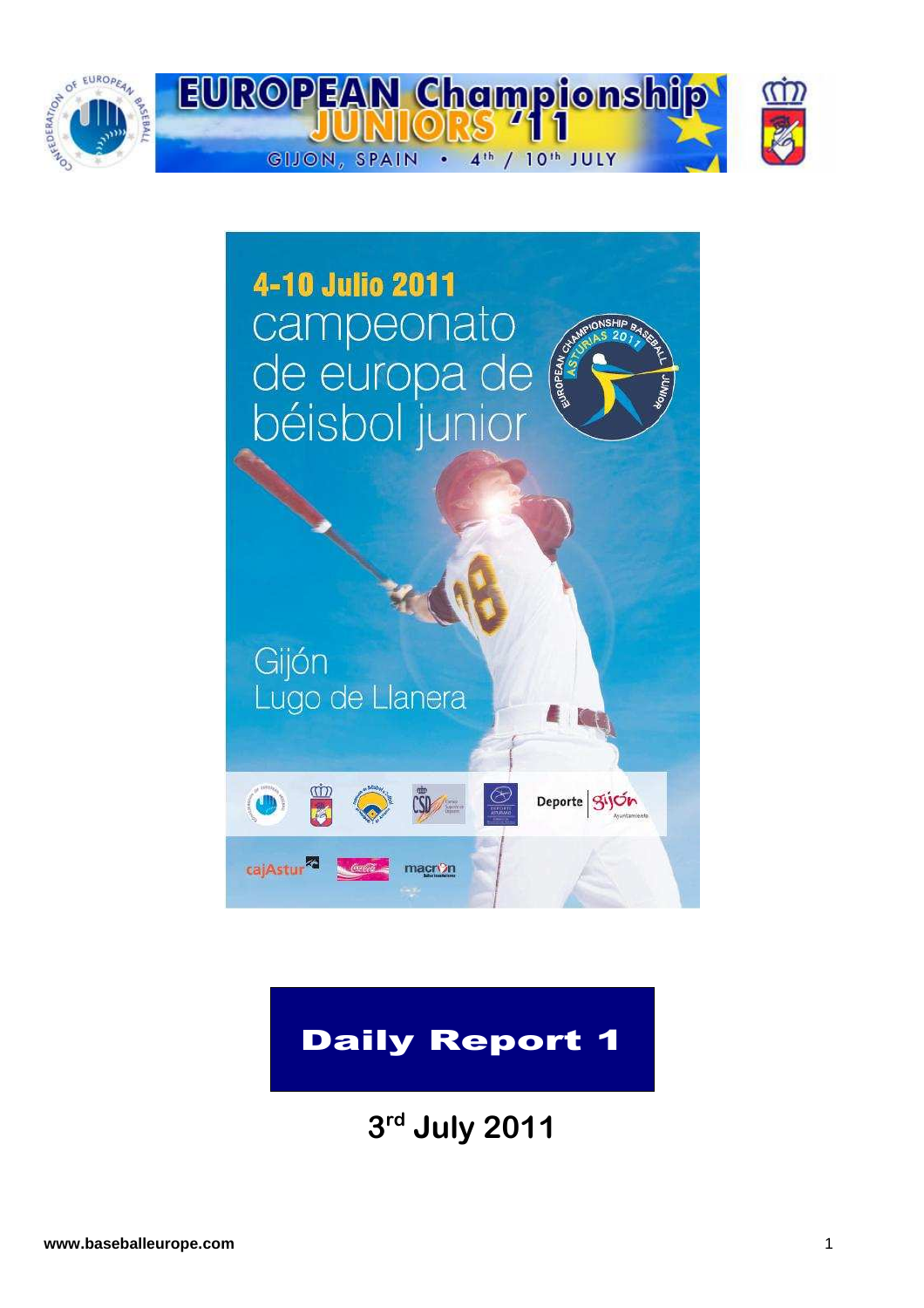

# **Officials**

### Technical Commission

#### Delegates:



Mobile: +39 (335) 6077609

E-Mail: fanara@baseballeurope.com



**Frantisek Bunta (SVK)** 

Mobile: +421 (905) 294239

E-Mail: bunta@baseballeurope.com



**Jean Marie Meurant (FRA)** 

Mobile:+33 (609) 264581

E-Mail: meurant@baseballeurope.com

### Umpires

- **C** Javier Menendez (ESP)- Umpire Commissioner Andrey Malinovskiy (UKR)
- 
- **Arvydas Birbalas (LTU)** Boris Suroviagin (RUS)
- **Tomas Cerny (CZE)** Marco Taurelli (ITA)
- **T** Werner Hameleers (BEL) **Gontxal Urquijo (ESP)** Gontxal Urquijo (ESP)
- 
- 
- **Winfried Berkvens (NED)** (*NET* 19 Jeronimo Moreno (ESP)
	-
	-
	-
- **Figure 1** Franck Lautier (FRA) **Figure 2** Jose Manuel Villegas (ESP)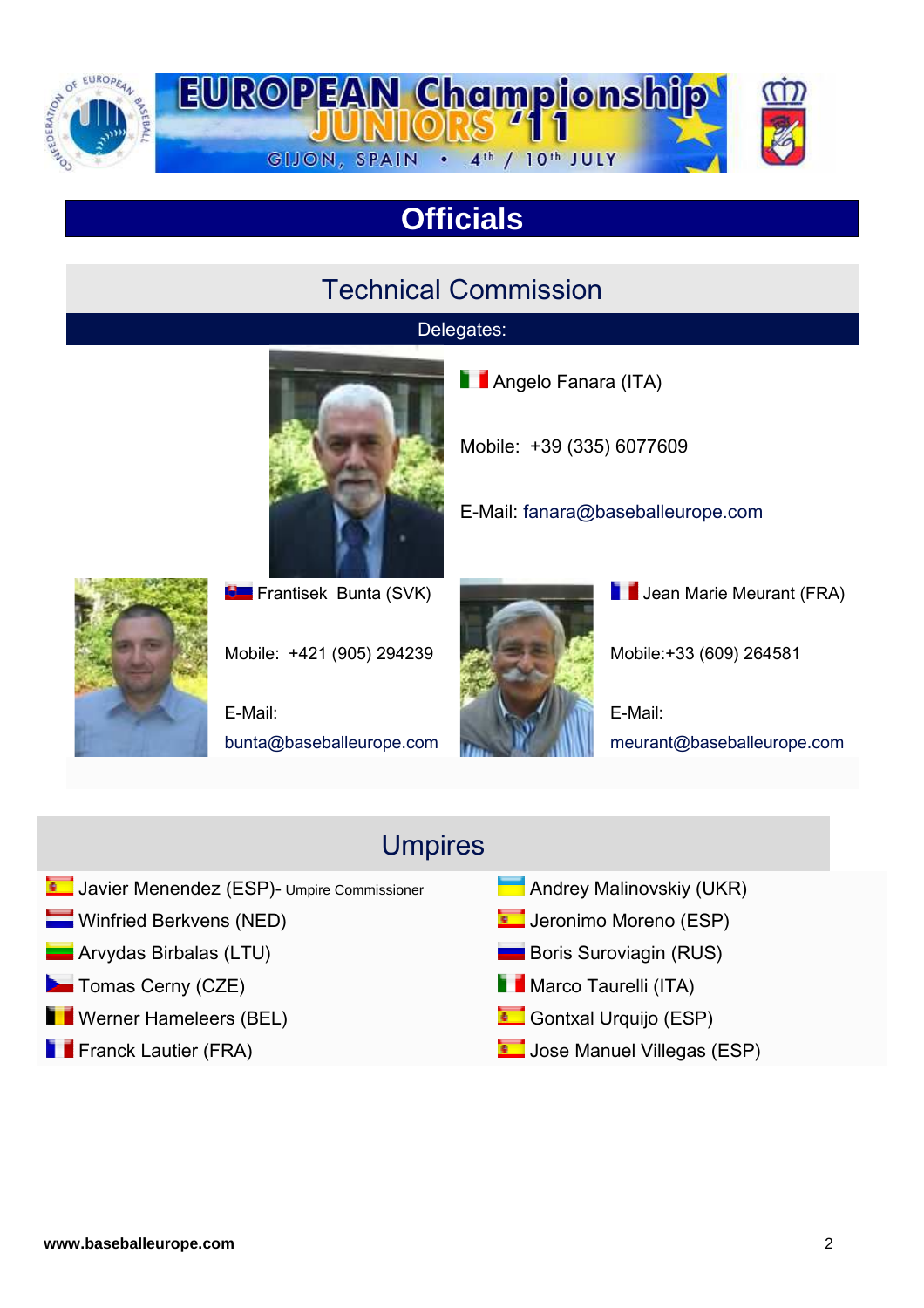

|                | <b>Scorekeepers</b>  |                 |                           |                              |                        |  |  |  |  |  |
|----------------|----------------------|-----------------|---------------------------|------------------------------|------------------------|--|--|--|--|--|
|                |                      |                 |                           |                              |                        |  |  |  |  |  |
|                |                      |                 |                           |                              |                        |  |  |  |  |  |
|                | <b>Statistics</b>    |                 |                           |                              |                        |  |  |  |  |  |
|                |                      |                 |                           | <b>E</b> Susana Santos (ESP) |                        |  |  |  |  |  |
|                |                      |                 |                           |                              |                        |  |  |  |  |  |
|                |                      |                 |                           |                              |                        |  |  |  |  |  |
|                |                      |                 |                           |                              |                        |  |  |  |  |  |
|                |                      |                 |                           | <b>Teams</b>                 |                        |  |  |  |  |  |
|                |                      |                 | Pool A                    | Pool B                       |                        |  |  |  |  |  |
|                | Belgium              |                 | Russia                    | <b>Czech Republic</b>        | Netherlands            |  |  |  |  |  |
|                |                      |                 |                           |                              |                        |  |  |  |  |  |
|                | Germany              |                 | Ukraine                   | France                       | Spain                  |  |  |  |  |  |
|                | $\blacksquare$ Italy |                 |                           | Lithuania                    |                        |  |  |  |  |  |
|                |                      |                 |                           |                              |                        |  |  |  |  |  |
|                |                      |                 |                           |                              |                        |  |  |  |  |  |
|                |                      |                 |                           |                              |                        |  |  |  |  |  |
|                |                      |                 |                           | Schedule                     |                        |  |  |  |  |  |
| Game           | At time              | <b>Ballpark</b> | Pool<br>Home team         | Visiting team                | Final<br>Inn.<br>Score |  |  |  |  |  |
|                |                      |                 |                           | Monday 4th July              |                        |  |  |  |  |  |
| $\overline{1}$ | 11:00                | La Morgal       | $\blacksquare$ Italy<br>A | Ukraine                      |                        |  |  |  |  |  |
| $\overline{2}$ | 11:00                | Gijon           | Netherlands<br>B          | Czech Republic               |                        |  |  |  |  |  |
| 3              | 15:00                | La Morgal       | Belgium<br>A              | Germany                      |                        |  |  |  |  |  |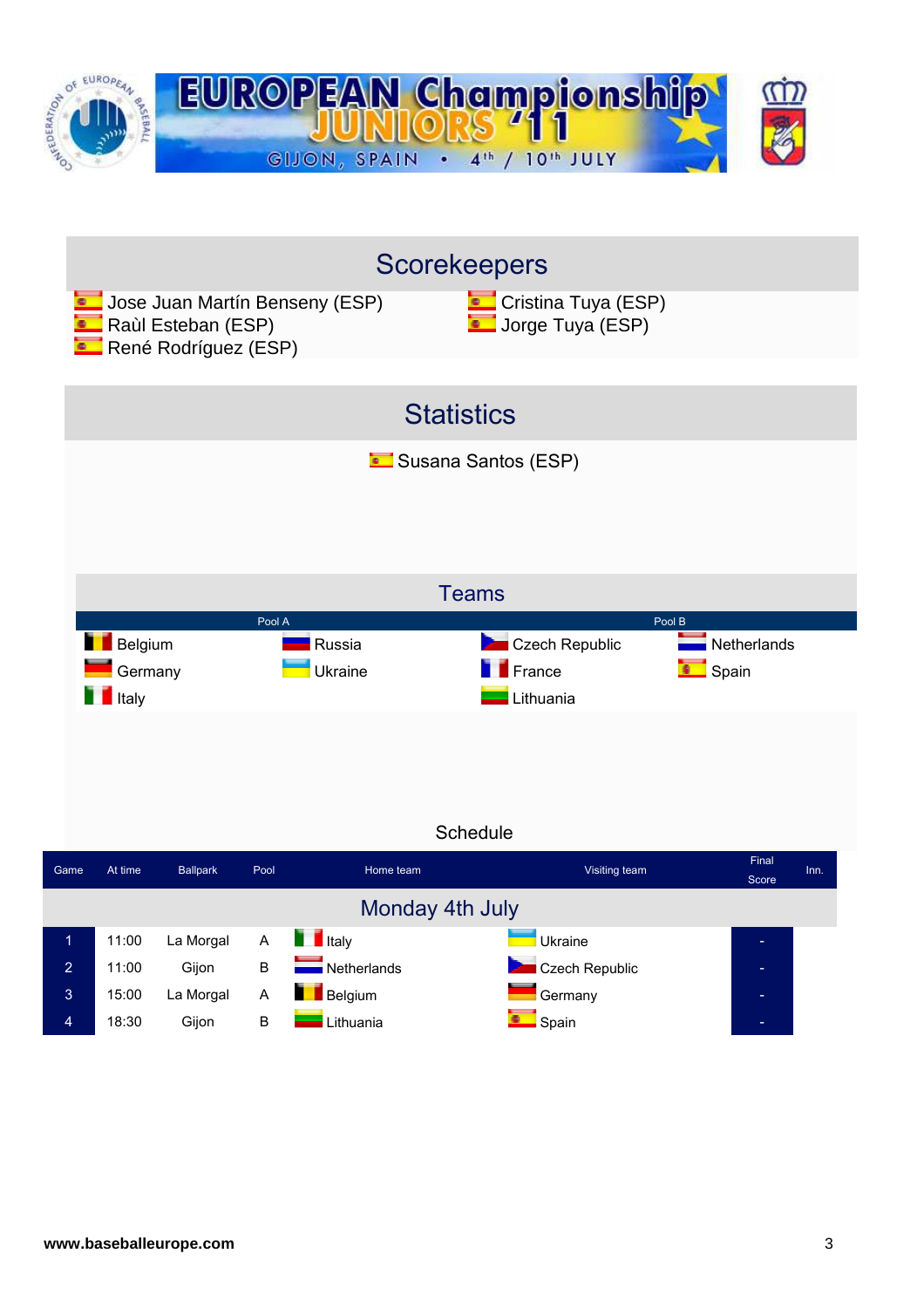| <b>MOZIVASIO<sup>T</sup>ICO</b> | EUROP<br><b>SEBAL</b> |                                            |              | GIJON, SPAIN                 | <b>EUROPEAN Championship</b><br>4 <sup>th</sup><br>10 <sup>th</sup> JULY<br>$\sqrt{ }$ |  |
|---------------------------------|-----------------------|--------------------------------------------|--------------|------------------------------|----------------------------------------------------------------------------------------|--|
|                                 |                       |                                            |              | <b>Tuesday 5th July</b>      |                                                                                        |  |
| 5                               | 11:00                 | La Morgal                                  | A            | Russia                       | Germany                                                                                |  |
| 6                               | 11:00                 | Gijon                                      | B            | Czech Republic               | Lithuania                                                                              |  |
| 7                               | 16:00                 | La Morgal                                  | Α            | Ukraine                      | Belgium                                                                                |  |
| 8                               | 18:00                 | Gijon                                      | B            | $\blacksquare$ France        | Spain                                                                                  |  |
|                                 |                       |                                            |              | <b>Wednesday 6th July</b>    |                                                                                        |  |
| 9                               | 11:00                 | La Morgal                                  | Α            | Germany                      | Ukraine                                                                                |  |
| 10                              | 11:00                 | Gijon                                      | $\sf B$      | Netherlands                  | France                                                                                 |  |
| 11                              | 16:00                 | La Morgal                                  | A            | $\blacksquare$ Italy         | Russia                                                                                 |  |
| 12                              | 18:00                 | Gijon                                      | B            | <b>Company</b> Spain         | Czech Republic                                                                         |  |
|                                 |                       |                                            |              | Thursday 7th July            |                                                                                        |  |
| 13                              | 11:00                 | La Morgal                                  | Α            | Russia                       | Belgium                                                                                |  |
| 14                              | 11:00                 | Gijon                                      | B            | $\blacksquare$ France        | Lithuania                                                                              |  |
| 15                              | 16:00                 | La Morgal                                  | Α            | Germany                      | Italy                                                                                  |  |
| 16                              | 18:00                 | Gijon                                      | B            | Spain                        | Netherlands                                                                            |  |
|                                 |                       |                                            |              | <b>Friday 8th July</b>       |                                                                                        |  |
| 17 <sub>2</sub>                 | 11:00                 | La Morgal                                  | A            | Ukraine                      | Russia                                                                                 |  |
| 18                              | 11:00                 | Gijon                                      | B            | Lithuania                    | Netherlands                                                                            |  |
| 19                              | 16:00                 | La Morgal                                  | A            | Belgium                      | Italy                                                                                  |  |
| 20                              | 18:00                 | Gijon                                      | $\sf B$      | Czech Republic               | France                                                                                 |  |
|                                 |                       |                                            |              | <b>Saturday 9th July</b>     |                                                                                        |  |
| 21                              | 11:00                 | Gijon                                      | $\mathsf{C}$ | $\bullet$ :: A4 ::           | $\bigcirc$ :: B5 ::                                                                    |  |
| 22                              | 11:00*                | La Morgal                                  | Fi           | $\bullet$ :: A3 ::           | $\bullet$ $B3$ :                                                                       |  |
| 25                              | 15:00                 | Gijon                                      | Se           | $\bigcirc$ :: B1 ::          | $\bigcirc$ :: A2 ::                                                                    |  |
| 23                              | 18:00                 | La Morgal                                  | C            | $\bullet$ : B4 ::            | $\bullet$ :: A5 ::                                                                     |  |
|                                 |                       |                                            |              |                              |                                                                                        |  |
| 26                              | 10:00*                | La Morgal                                  | C            | $\bigcirc$ :: A4 ::          | $\bullet$ : B4 ::                                                                      |  |
| 28                              | $11:00*$              | Gijon                                      | Fi           | <b>D</b> :: Loser game 24 :: | <b>D</b> :: Loser game 25 ::                                                           |  |
| 27                              | 14:00*                | La Morgal                                  | $\mathsf{C}$ | $\bullet$ :: A5 ::           | $\bullet$ :: B5 ::                                                                     |  |
| 29                              | 17:00*                | Gijon                                      | Fi           | Winner game 24 ::            | $\bullet$ : Winner game 25 ::                                                          |  |
|                                 |                       | * home team will be decided by draw of lot |              |                              |                                                                                        |  |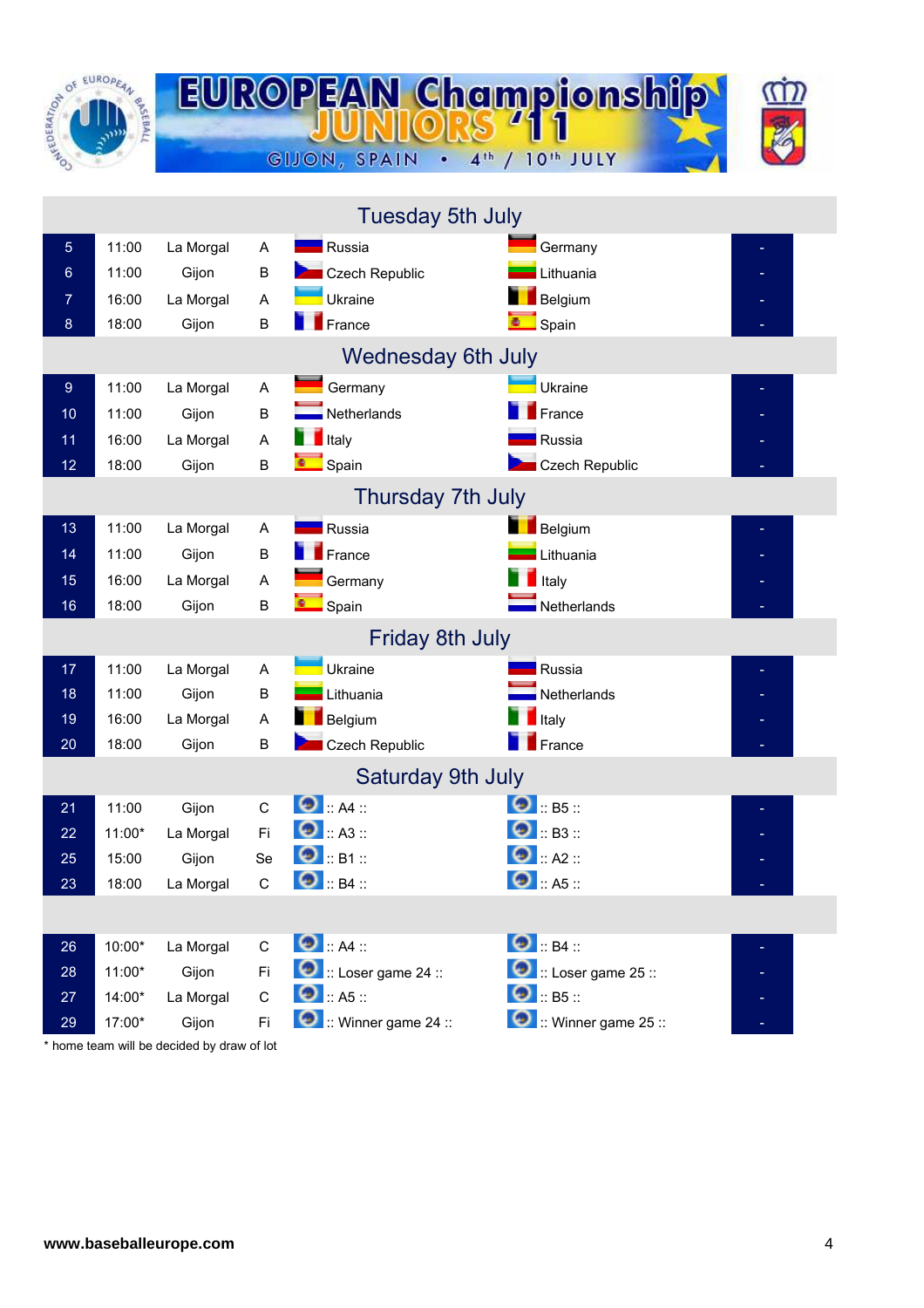

| Roster         |  |
|----------------|--|
| <b>Belgium</b> |  |

| N٥ | Name                   | Pos   | B/T | Ht. | Wt | C1  | Date of Birth |
|----|------------------------|-------|-----|-----|----|-----|---------------|
|    |                        |       |     |     |    |     |               |
| 2  | SIPS Kenneth           | OF/P  | L/L |     |    | JR  | 30.12.93      |
| 3  | ROEVENS Robin          | IF/P  | R/R |     |    | JR  | 09.01.95      |
| 6  | VAN DE VELDE Kenneth   | P     | R/R |     |    | JR. | 27.05.93      |
| 7  | VAN DEN HEUVEL Jordy   | P     | L/L |     |    | JR  | 12.09.95      |
| 8  | VAN EXTERGEM Sam       | C/UT  | R/R |     |    | JR. | 10.03.94      |
| 9  | D OLIVEIRA Roy         | UT    | R/R |     |    | JR. | 14.12.94      |
| 10 | <b>JANSSENS Wesley</b> | IF/P  | R/R |     |    | JR. | 17.09.93      |
| 13 | BOERMANS Sam           | UT/P  | R/R |     |    | JR  | 13.04.93      |
| 15 | VANDENABEELE Thomas    | OF/1B | B/L |     |    | JR. | 06.10.93      |
| 17 | VAN NUFFEL Ben         | OF    | R/R |     |    | JR. | 01.05.93      |
| 18 | VAN GAEVER Brian       | P     | R/R |     |    | JR. | 19.06.95      |
| 19 | GOYENS Virgile         | P     | R/R |     |    | JR  | 11.03.95      |
| 23 | DESMEDT Kevin          | P     | R/R |     |    | JR  | 08.11.95      |
| 24 | VERAGHTERT Tim         | ΙF    | R/R |     |    | JR  | 04.03.94      |
| 27 | SOREE Julien           | C/UT  | R/R |     |    | JR. | 26.01.93      |
| 32 | VAN DEN BRANDE Ben     | P     | R/R |     |    | JR  | 10.03.93      |
| 46 | VERDUYCKT Luigi        | P     | L/L |     |    | JR. | 11.04.94      |
| 54 | <b>GERARD Tom</b>      | c     | R/R |     |    | JR  | 30.08.95      |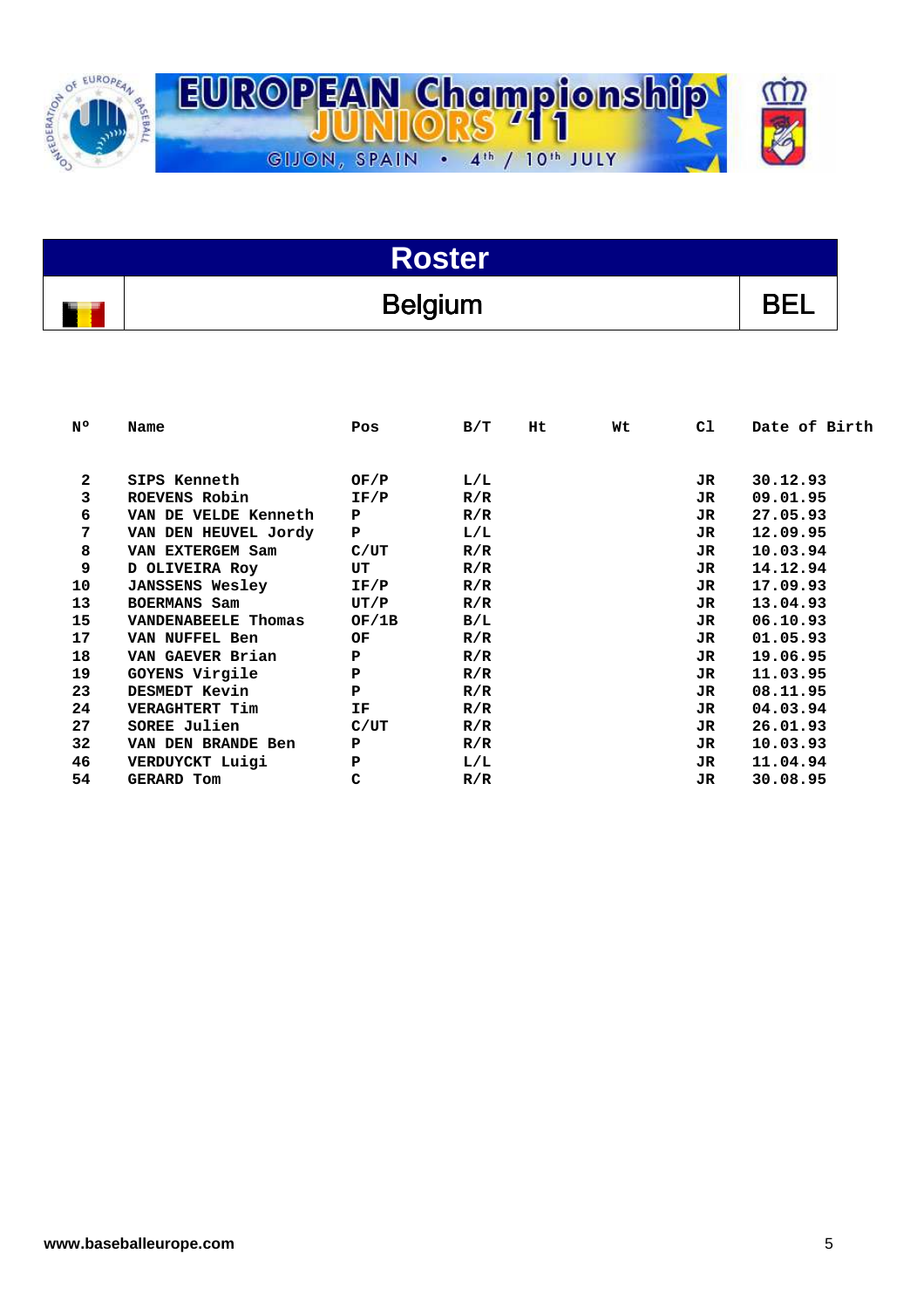

# **Roster**  Czech Republic  $\vert$  CZE

| 3<br>SAZAVSKY Richard<br>05.05.94<br>OF/3B<br>R/R<br>JR.<br>5<br><b>GRAN Marek</b><br>P<br>L/L<br>23.11.93<br>JR.<br>7<br>10.10.93<br>SOVA Marek<br>C/1B<br>R/R<br>JR.<br>22.05.94<br>14<br>VYKOUKAL Michael<br>C/3B<br>R/R<br>JR.<br>30<br>20.10.93<br><b>JUNEC Tomas</b><br>P/OF<br>L/R<br>JR<br>15.02.94<br>31<br>L/R<br><b>AUBRECHT Ivan</b><br>OF/C<br>JR<br>33<br>L/R<br>06.07.93<br>HAMZA Ivan<br>3B/P<br>JR.<br>04.06.93<br>34<br>VONDRICKA Jan<br>OF/P<br>R/R<br>JR | Date of Birth |
|------------------------------------------------------------------------------------------------------------------------------------------------------------------------------------------------------------------------------------------------------------------------------------------------------------------------------------------------------------------------------------------------------------------------------------------------------------------------------|---------------|
|                                                                                                                                                                                                                                                                                                                                                                                                                                                                              |               |
|                                                                                                                                                                                                                                                                                                                                                                                                                                                                              |               |
|                                                                                                                                                                                                                                                                                                                                                                                                                                                                              |               |
|                                                                                                                                                                                                                                                                                                                                                                                                                                                                              |               |
|                                                                                                                                                                                                                                                                                                                                                                                                                                                                              |               |
|                                                                                                                                                                                                                                                                                                                                                                                                                                                                              |               |
|                                                                                                                                                                                                                                                                                                                                                                                                                                                                              |               |
|                                                                                                                                                                                                                                                                                                                                                                                                                                                                              |               |
| 35<br>17.12.94<br>VANEK Frantisek<br>R/R<br>P/OF<br>JR.                                                                                                                                                                                                                                                                                                                                                                                                                      |               |
| 37<br>KOCOUR Daniel<br>28.05.93<br>OF<br>R/R<br>JR.                                                                                                                                                                                                                                                                                                                                                                                                                          |               |
| 38<br>20.02.96<br>ONDRACEK Jakub<br>2B/SS<br>R/R<br>JR.                                                                                                                                                                                                                                                                                                                                                                                                                      |               |
| 40<br>VYKOUKAL Marko<br>31.01.93<br>P/OF<br>R/R<br>JR.                                                                                                                                                                                                                                                                                                                                                                                                                       |               |
| 41<br>11.11.93<br>BRABEC Matej<br>SS/P<br>R/R<br>JR.                                                                                                                                                                                                                                                                                                                                                                                                                         |               |
| 42<br>28.01.95<br>HAJTMAR Adam<br>L/R<br>SS/P<br>JR.                                                                                                                                                                                                                                                                                                                                                                                                                         |               |
| 45<br>02.05.95<br>KRAUT Svatopluk<br>R/L<br>P/OF<br>JR.                                                                                                                                                                                                                                                                                                                                                                                                                      |               |
| 47<br>DEDEK Vojetch<br>29.06.94<br>2B/P<br>R/R<br>JR.                                                                                                                                                                                                                                                                                                                                                                                                                        |               |
| 48<br>VITEK Daniel<br>01.03.93<br>R/R<br>P/OF<br>JR.                                                                                                                                                                                                                                                                                                                                                                                                                         |               |
| 28.08.93<br>50<br><b>REGNER Robert</b><br>2B/SS<br>R/R<br>JR                                                                                                                                                                                                                                                                                                                                                                                                                 |               |
| 52<br>19.01.94<br>NOVAK Jan<br>P/1B<br>R/L<br>JR.                                                                                                                                                                                                                                                                                                                                                                                                                            |               |

 $\overline{a}$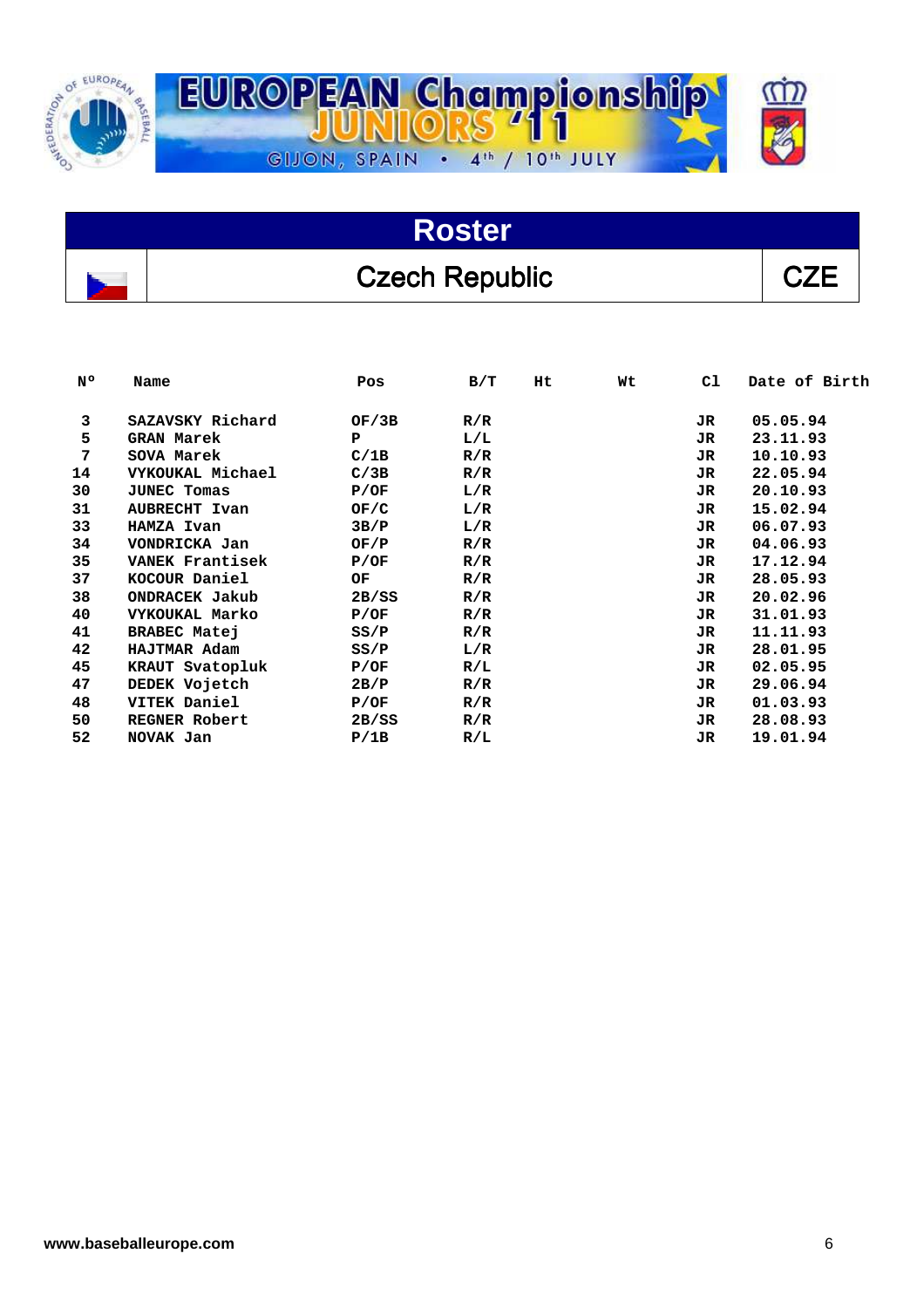

| <b>Roster</b> |     |
|---------------|-----|
| France        | FRA |

| N۰ | Name                    | Pos | B/T | Нt | Wt |     | Cl Date of Birth |
|----|-------------------------|-----|-----|----|----|-----|------------------|
| 30 | RODRIGUEZ Benjamin      | ΙF  | R/R |    |    | JR. | 28.08.94         |
| 31 | NEUMANN Sebastien       | OF  | L/L |    |    | JR  | 15.02.93         |
| 32 | MONBEIG Maximin         | P   | R/R |    |    | JR. | 17.12.93         |
| 33 | VILLANUEVA Yannick      | ΙF  | R/R |    |    | JR  | 27.04.95         |
| 34 | <b>LAKMECHE Theo</b>    | c   | R/R |    |    | JR  | 12.04.93         |
| 35 | Andy<br>PAZ             | c   | R/R |    |    | JR  | 05.01.93         |
| 38 | POURCEL Baptiste        | ΙF  | R/R |    |    | JR  | 05.06.93         |
| 39 | DAGNEAU Bastien         | ΙF  | R/R |    |    | JR  | 29.03.95         |
| 41 | COMBES Oscar            | ΙF  | L/R |    |    | JR  | 17.03.93         |
| 42 | MOTTAY Jonathan         | P   | R/R |    |    | JR  | 05.08.94         |
| 43 | DAVID Erwan             | P   | R/R |    |    | JR  | 17.07.93         |
| 44 | VAN HEYNINGE David      | Р   | L/L |    |    | JR  | 05.08.93         |
| 45 | NAHAS Antoine           | P   | R/R |    |    | JR  | 04.06.94         |
| 46 | <b>BRELLE Theo</b>      | c   | R/R |    |    | JR. | 24.05.94         |
| 47 | MESGUICH Camille        | OF  | R/R |    |    | JR  | 09.04.93         |
| 48 | BERNARD Cyprien         | ОF  | R/R |    |    | JR  | 25.03.93         |
| 50 | <b>BLONDIN Thibault</b> | ΙF  | R/R |    |    | JR. | 06.07.93         |
| 51 | <b>FACCENDI Dennis</b>  | P   | L/L |    |    | JR  | 26.07.93         |
| 52 | ROY Alexandre           | P   | L/L |    |    | JR  | 28.07.95         |
| 54 | SCHLEGEL Keenan         | Ъ   | R/R |    |    | JR  | 18.04.94         |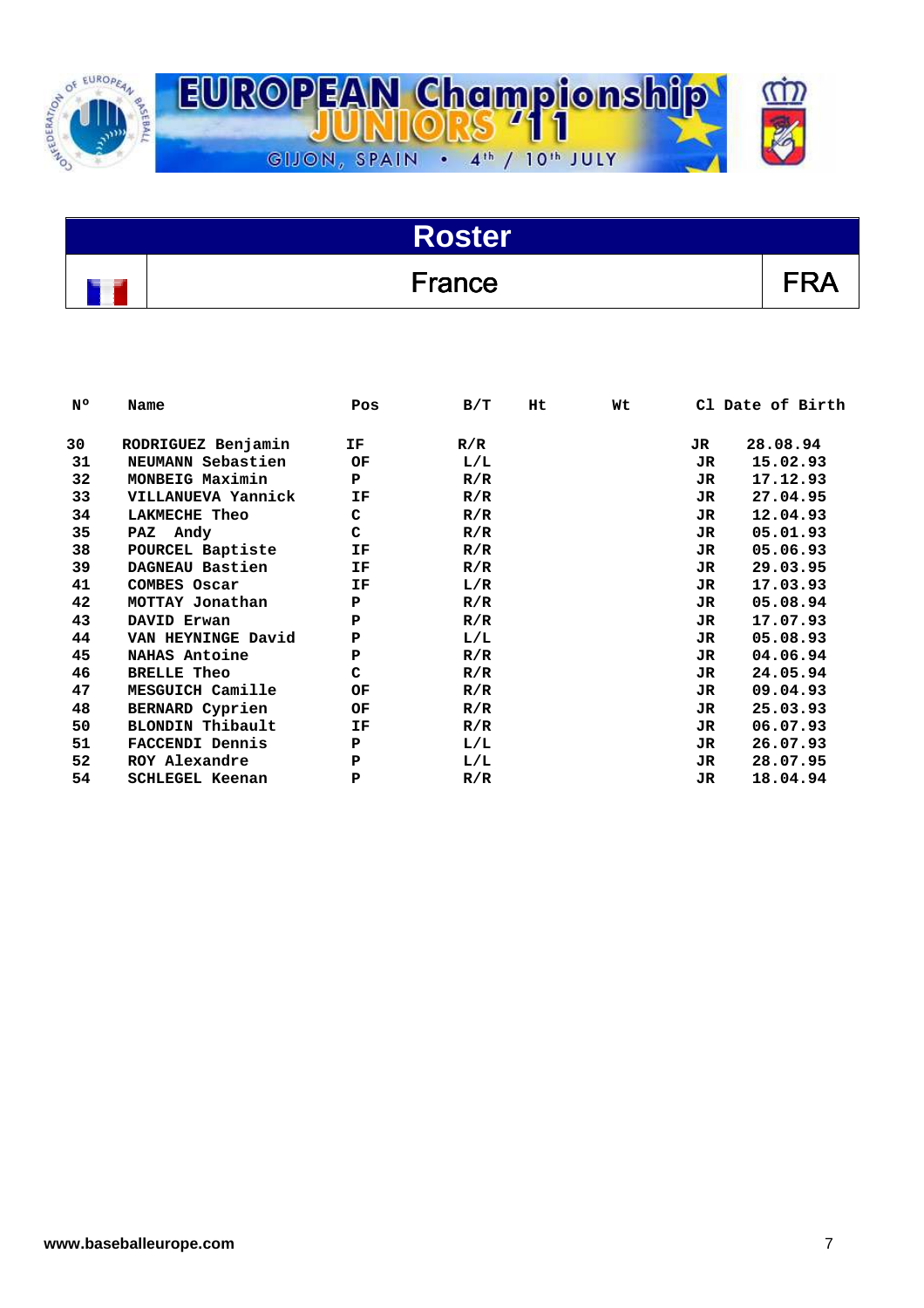

| <b>Roster</b> |         |            |  |  |  |  |
|---------------|---------|------------|--|--|--|--|
|               | Germany | <b>GEF</b> |  |  |  |  |

| N٥ | Name                | Pos          | B/T | Ηt | Wt | C1  | Date of Birth |
|----|---------------------|--------------|-----|----|----|-----|---------------|
| 1  | SCHULZ Wolfgang A   | ΟF           | R/R |    |    | JR. | 10.05.95      |
| 2  | EWART Leroy         | P            | R/R |    |    | JR. | 10.08.93      |
| 3  | ELLENBOGEN Jonathan | OF/IF        | R/R |    |    | JR  | 30.05.93      |
| 4  | LARSEN James        | Ρ            | R/R |    |    | JR  | 16.11.93      |
| 5  | AHRENS Vincent      | $\mathsf C$  | R/R |    |    | JR  | 27.10.93      |
| 6  | THIEBEN Daniel      | $\mathbf P$  | R/R |    |    | JR  | 18.09.93      |
| 7  | WEBER Danilo        | P            | R/R |    |    | JR  | 11.10.94      |
| 8  | MOLLER Kevin        | ΟF           | R/R |    |    | JR. | 20.02.93      |
| 9  | BOTTGER Niklas      | $\mathbf{P}$ | R/R |    |    | JR. | 20.09.93      |
| 10 | BEIGEL Tim          | P            | R/R |    |    | JR  | 29.06.93      |
| 11 | TRISL Kevin         | ΙF           | R/R |    |    | JR. | 17.03.93      |
| 14 | NEUHAUSER Philipp   | $\mathbf{P}$ | B/R |    |    | JR  | 06.05.93      |
| 15 | STOCKLIN Lennard    | ΙF           | R/R |    |    | JR  | 01.06.93      |
| 16 | SCHENEIDER Jonathan | ΙF           | R/R |    |    | JR  | 31.06.93      |
| 17 | HARMS Eric          | P/OF         | R/R |    |    | JR  | 20.05.93      |
| 19 | AURNHAMMER Bruno    | P/IF         | R/R |    |    | JR  | 07.05.94      |
| 28 | EHMCKE Maik         | OF/IF        | L/L |    |    | JR  | 14.07.94      |
| 31 | BOLZ Marvin         | P/IF         | R/R |    |    | JR. | 06.03.94      |
| 32 | WOHRL Michael       | P            | R/L |    |    | JR  | 03.10.93      |
| 33 | JELLONNECK Marius   | P            | R/R |    |    | JR  | 28.08.93      |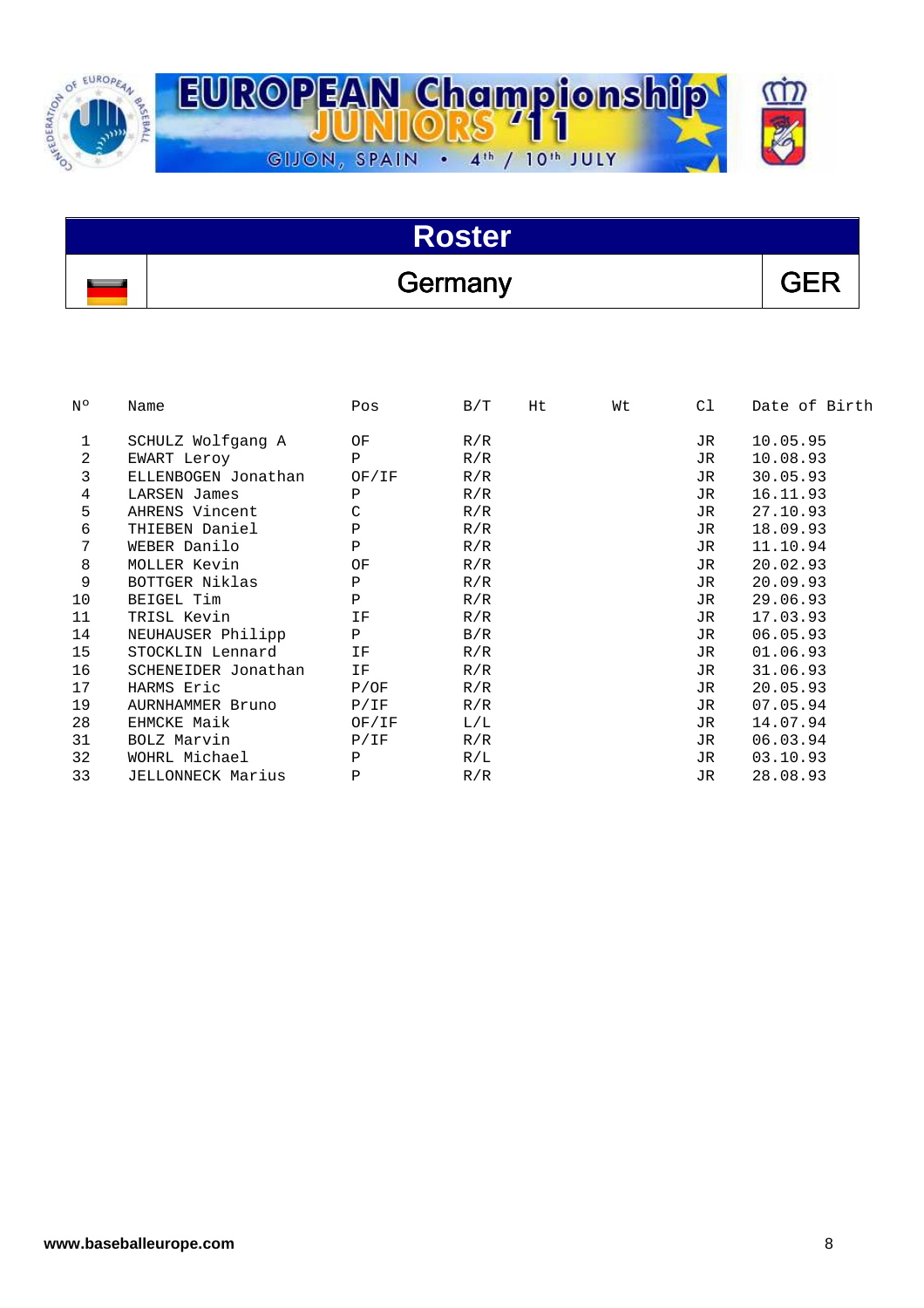

| <b>Roster</b> |                        |              |     |    |    |     |               |  |  |
|---------------|------------------------|--------------|-----|----|----|-----|---------------|--|--|
|               | <b>Italy</b>           |              |     |    |    |     |               |  |  |
| N۰            | Name                   | Pos          | B/T | Ht | Wt | C1  | Date of Birth |  |  |
| 1             | MORELLINI Yuri         | Р            | R/R |    |    | JR  | 14.03.93      |  |  |
| 3             | VOLIDIN Glib           | P            | R/R |    |    | JR  | 22.02.93      |  |  |
| 4             | SERVIDEI Luca          | P            | R/R |    |    | JR  | 02.02.94      |  |  |
| 5             | TRINCI Mario           | C            | R/R |    |    | JR  | 16.11.94      |  |  |
| 7             | PULZETTI Luca          | ΙF           | R/R |    |    | JR  | 15.04.94      |  |  |
| 9             | <b>GRADALI Lorenzo</b> | P            | R/R |    |    | JR  | 11.01.95      |  |  |
| 10            | COLAIANNI Roberto      | ΙF           | R/R |    |    | JR. | 16.03.93      |  |  |
| 13            | ANDREOZZI Milvio       | P            | R/R |    |    | JR  | 01.04.94      |  |  |
| 15            | MERCURI Mattia         | 2B           | R/R |    |    | JR  | 20.08.94      |  |  |
| 16            | COZZOLINO Federico     | $\mathbf{P}$ | R/R |    |    | JR  | 25.01.94      |  |  |
| 19            | BENETTI Davide         | ΙF           | R/R |    |    | JR  | 20.05.91      |  |  |
| 20            | RUSSO Alexander        | OF           | R/R |    |    | JR  | 24.09.93      |  |  |
| 21            | MANCIOPPI Nicola       | OF           | L/L |    |    | JR  | 29.06.93      |  |  |
| 23            | GRIMAUDO Alessandro    | OF           | L/R |    |    | JR. | 05.09.93      |  |  |
| 24            | MARANGONI Nicola       | P            | R/L |    |    | JR  | 20.10.93      |  |  |
| 25            | <b>BAEZ Joel</b>       | P            | R/R |    |    | JR. | 15.08.93      |  |  |
| 27            | <b>AINGER Luca</b>     | 1B           | L/L |    |    | JR. | 11.05.93      |  |  |
| 29            | POMA Sebastiano        | OF           | L/L |    |    | JR. | 13.06.93      |  |  |
| 31            | MINEO Alberto          | c            | L/R |    |    | JR. | 23.07.94      |  |  |
| 37            | ANSELMI Davide         | P            | R/R |    |    | JR  | 11.01.95      |  |  |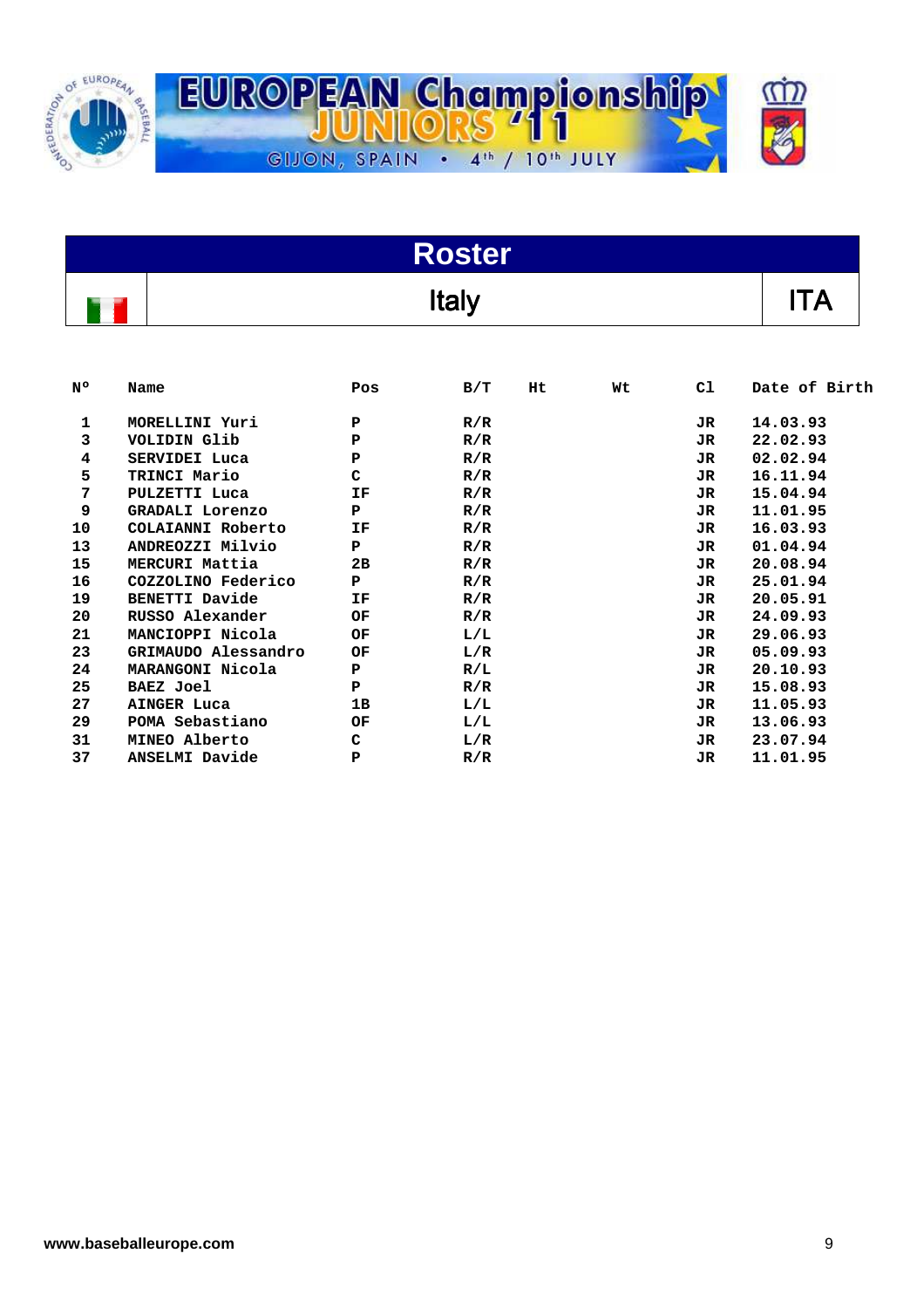

| <b>Roster</b> |           |  |  |  |  |  |
|---------------|-----------|--|--|--|--|--|
|               | Lithuania |  |  |  |  |  |

| N٥<br>Name |                           | Pos  | B/T | Нt | Wt | C1  | Date of Birth |
|------------|---------------------------|------|-----|----|----|-----|---------------|
| 0          | PARAZINSKAS Adas          | OF.  | R/R |    |    | JR. | 16.12.94      |
| 1          | <b>BUKAUSKAS Martynas</b> | OF/P | R/R |    |    | JR. | 12.05.93      |
| 2          | BAREIKA Kasparas          | P/1B | L/L |    |    | JR. | 11.07.94      |
| 3          | STADALNIKAS Kasparas      | 3B/P | R/R |    |    | JR. | 14.01.94      |
| 4          | SIRGEDAS Lukas            | ΙF   | R/R |    |    | JR. | 29.07.95      |
| 5          | <b>AUGULIS Rokas</b>      | 2в   | R/R |    |    | JR. | 16.08.93      |
| 6          | RACKAUSKAS Justinas       | P    | R/R |    |    | JR. | 10.02.95      |
| 7          | VILIMAS Kestas            | C/3B | R/R |    |    | JR. | 14.07.95      |
| 8          | MARTUNAS Gytis            | C    | R/R |    |    | JR. | 01.08.93      |
| 9          | <b>BRADAUSKAS Lukas</b>   | P/1B | R/R |    |    | JR. | 25.07.93      |
| 10         | VILIMAS Robertas          | P/SS | L/L |    |    | JR. | 14.07.95      |
| 12         | KOLDUBA Vidmantas         | IF   | R/R |    |    | JR. | 11.01.94      |
| 13         | SEREICIKAS Tomas          | P/OF | R/R |    |    | JR. | 26.01.93      |
| 14         | GRINYS Mindaugas          | ΙF   | R/R |    |    | JR. | 05.07.93      |
| 15         | NEVERAUSKAS Dovydas       | P    | R/R |    |    | JR. | 14.01.93      |
| 19         | RACKAUSKAS Martynas       | ОF   | R/R |    |    | JR. | 10.02.95      |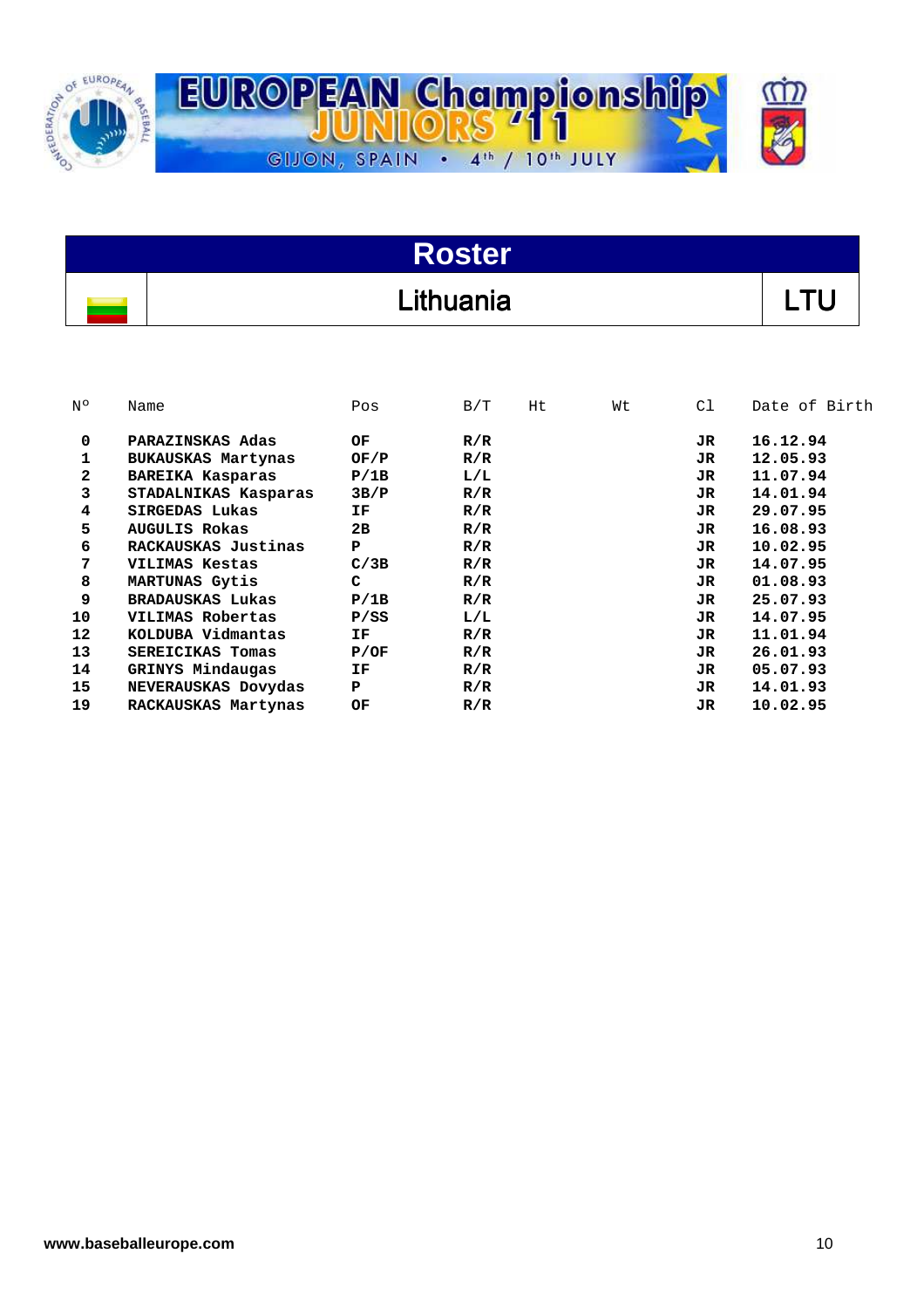

| <b>Roster</b> |                    |  |  |  |  |
|---------------|--------------------|--|--|--|--|
|               | <b>Netherlands</b> |  |  |  |  |

| N٥ | Name               | Pos          | B/T | Ht | Wt | Сl  | Date of Birth |
|----|--------------------|--------------|-----|----|----|-----|---------------|
|    |                    |              |     |    |    |     |               |
| 1  | HENSON Stephen     | ΙF           | R/R |    |    | JR. | 14.01.93      |
| 3  | VAN DE SANDEN Sven | OF/P         | R/R |    |    | JR  | 28.05.93      |
| 4  | KEMP Urving        | IF/OF        | R/R |    |    | JR  | 02.09.93      |
| 9  | SCHEL Robin        | $\mathbf{P}$ | L/L |    |    | JR. | 10.02.93      |
| 10 | TRUE Dillon        | ΙF           | B/R |    |    | JR  | 07.11.94      |
| 12 | ELSHOF Leon        | P            | R/R |    |    | JR  | 15.06.93      |
| 13 | DELAMARRE Ian      | $\mathbf{P}$ | R/R |    |    | JR. | 18.06.93      |
| 14 | NIJHOF Brennan     | ΟF           | R/R |    |    | JR. | 30.03.93      |
| 15 | ANGELA Jerremyh    | P/IF         | L/L |    |    | JR  | 07.07.94      |
| 16 | VAN DOESBURG Peter | C/OF         | R/R |    |    | JR. | 26.04.93      |
| 18 | VAN DER MEER Stijn | ΙF           | L/R |    |    | JR. | 01.05.93      |
| 19 | CORNELISSE Bayron  | IF/P         | R/R |    |    | JR  | 11.04.93      |
| 20 | NIEVELD Kevin      | ΙF           | R/R |    |    | JR  | 28.03.93      |
| 21 | PAAP Sander        | $\mathsf{C}$ | R/R |    |    | JR  | 28.06.94      |
| 22 | TIMMERMANS Kaj     | $\mathbf{P}$ | R/R |    |    | JR  | 08.11.95      |
| 24 | HALDERMAN Tim      | P/OF         | R/R |    |    | JR  | 12.03.95      |
| 25 | MEURIS Oscar       | $\mathbf{P}$ | R/R |    |    | JR. | 11.01.93      |
| 26 | MORENO Jose        | P            | R/R |    |    | JR  | 03.12.94      |
| 27 | KORENHOF Daniel    | ΟF           | R/R |    |    | JR  | 21.03.94      |
| 28 | ENGELHARDT Rachid  | C/OF         | R/R |    |    | JR  | 09.11.95      |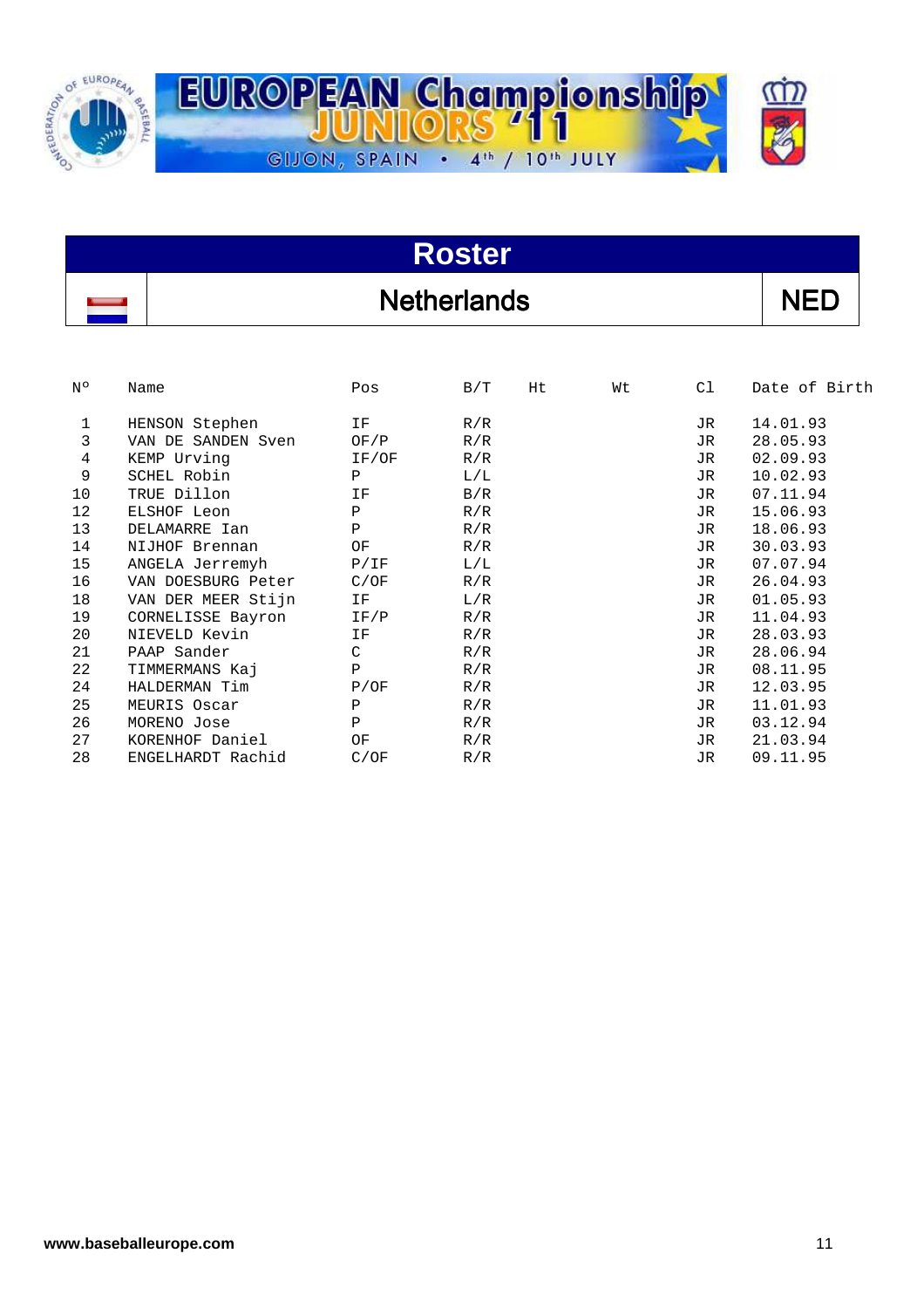

| Roster        |  |
|---------------|--|
| <b>Russia</b> |  |

| N٥           | Name                   | Pos  | B/T | Нt | Wt | C1  | Date of Birth |
|--------------|------------------------|------|-----|----|----|-----|---------------|
| $\mathbf{1}$ | ATADZHANOV Nikita      | ΙF   | B/R |    |    | JR. | 08.03.94      |
| 4            | <b>DUDIN Andrey</b>    | ΙF   | R/R |    |    | JR. | 27.02.93      |
| 5            | YURTSUK Evgeny         | P    | R/R |    |    | JR. | 04.01.93      |
| 7            | <b>VESENEV Andrey</b>  | P/OF | R/R |    |    | JR  | 13.05.93      |
| 8            | GOVORADLO Vladislav    | P/OF | R/R |    |    | JR. | 28.07.95      |
| 10           | KHOMYAKOV Daniil       | c    | R/R |    |    | JR  | 14.04.94      |
| 11           | ELKIN Victor           | ΙF   | L/R |    |    | JR. | 06.09.93      |
| 15           | SEMENOV Dmitry         | P/OF | L/L |    |    | JR. | 22.04.94      |
| 16           | <b>BEGLARYAN Narek</b> | OF   | R/R |    |    | JR. | 03.11.93      |
| 17           | RAFALSKIY Nikita       | P    | R/R |    |    | JR. | 22.03.95      |
| 18           | LEONOV Denis           | P/OF | R/R |    |    | JR  | 27.02.94      |
| 19           | NOVOZHILOV Mikhail     | C/1B | L/R |    |    | JR  | 10.05.93      |
| 20           | <b>BUBNOV Mikhail</b>  | ΙF   | L/R |    |    | JR  | 28.04.93      |
| 21           | GONCHAROV Danila       | P    | R/R |    |    | JR. | 17.06.95      |
| 25           | LOVANOV Nikita         | P/IF | R/R |    |    | JR. | 20.01.94      |
| 28           | TOLMACHEV Vadim        | ΙF   | R/R |    |    | JR. | 04.05.93      |
| 33           | PLOTNIKOV Alexander    | C/OF | R/R |    |    | JR. | 10.07.94      |
| 51           | TARASOV Aleksandr      | OF/P | R/R |    |    | JR. | 02.03.94      |
| 55           | SHEVCHENKO Andrey      | OF   | R/R |    |    | JR  | 10.07.93      |
| 81           | PROSHIN Roman          | C    | R/R |    |    | JR  | 10.06.93      |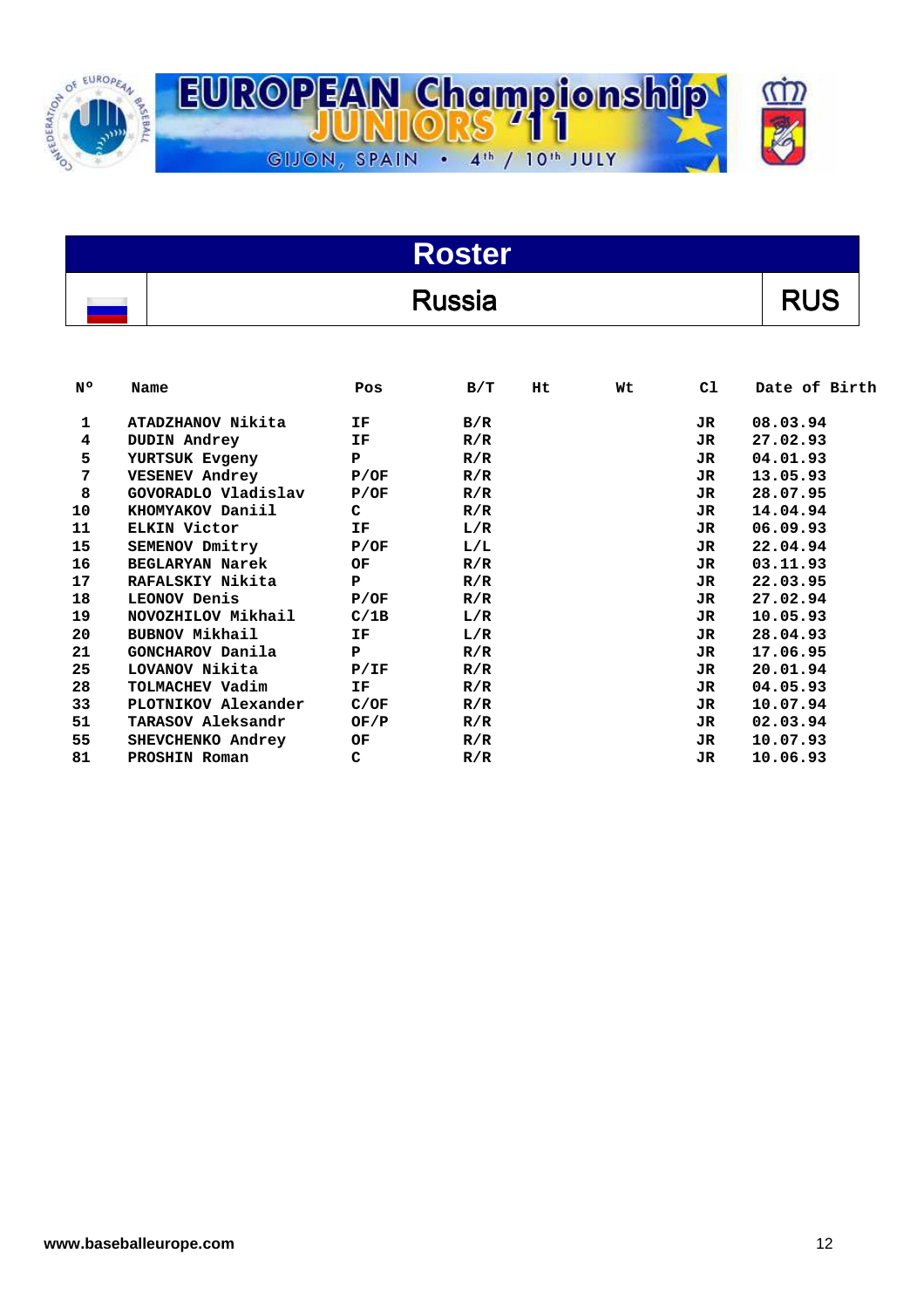

| <b>Roster</b> |                        |     |     |    |    |     |               |
|---------------|------------------------|-----|-----|----|----|-----|---------------|
|               | Spain                  |     |     |    |    |     |               |
| N۰            | Name                   | Pos | B/T | Ht | Wt | C1  | Date of Birth |
| $\mathbf{2}$  | LEON Jesus A           | IF  | R/R |    |    | JR  | 09.07.93      |
| 3             | VELAZQUEZ Vicente E    | ΙF  | R/R |    |    | JR  | 07.12.95      |
| 4             | HERNANDEZ Aitor        | UT  | R/R |    |    | JR  | 08.05.95      |
| 5             | <b>BAEZA Marlon</b>    | ΙF  | R/R |    |    | JR  | 06.04.93      |
| 6             | ALVARADO Cesar M       | OF  | L/L |    |    | JR  | 25.03.94      |
| 7             | SANCHEZ Javier         | P   | L/R |    |    | JR  | 03.10.96      |
| 8             | <b>JUANEDA Marc</b>    | C   | R/R |    |    | JR  | 09.01.93      |
| 9             | PIVA Diego             | C   | R/R |    |    | JR  | 03.02.93      |
| 11            | DIAZ Manuel A          | ΙF  | R/R |    |    | JR  | 08.06.93      |
| 12            | GARCIA Arturo          | OF  | R/R |    |    | JR  | 28.09.93      |
| 13            | <b>BALDERA Elvis N</b> | P   | R/R |    |    | JR. | 15.09.94      |
| 15            | LEYVA Lazaro E         | P   | R/R |    |    | JR  | 08.08.94      |
| 16            | PEREZ Yans Beris       | P   | L/R |    |    | JR  | 02.06.93      |
| 18            | <b>BEDIA Lluis</b>     | ΙF  | R/R |    |    | JR  | 17.01.93      |
| 19            | VARELA Ramon A         | OF  | R/R |    |    | JR  | 17.09.95      |
| 20            | PAEZ Eric              | P   | R/R |    |    | JR  | 10.07.95      |
| 22            | CASADO Andres          | P   | R/R |    |    | JR. | 01.08.93      |
| 27            | PINO Ernesto I         | P   | R/R |    |    | JR  | 03.11.96      |
| 30            | HERNANDEZ Jose N       | P   | L/L |    |    | JR. | 11.11.93      |
| 33            | <b>BOSCH Mikel</b>     | P   | R/R |    |    | JR. | 23.07.93      |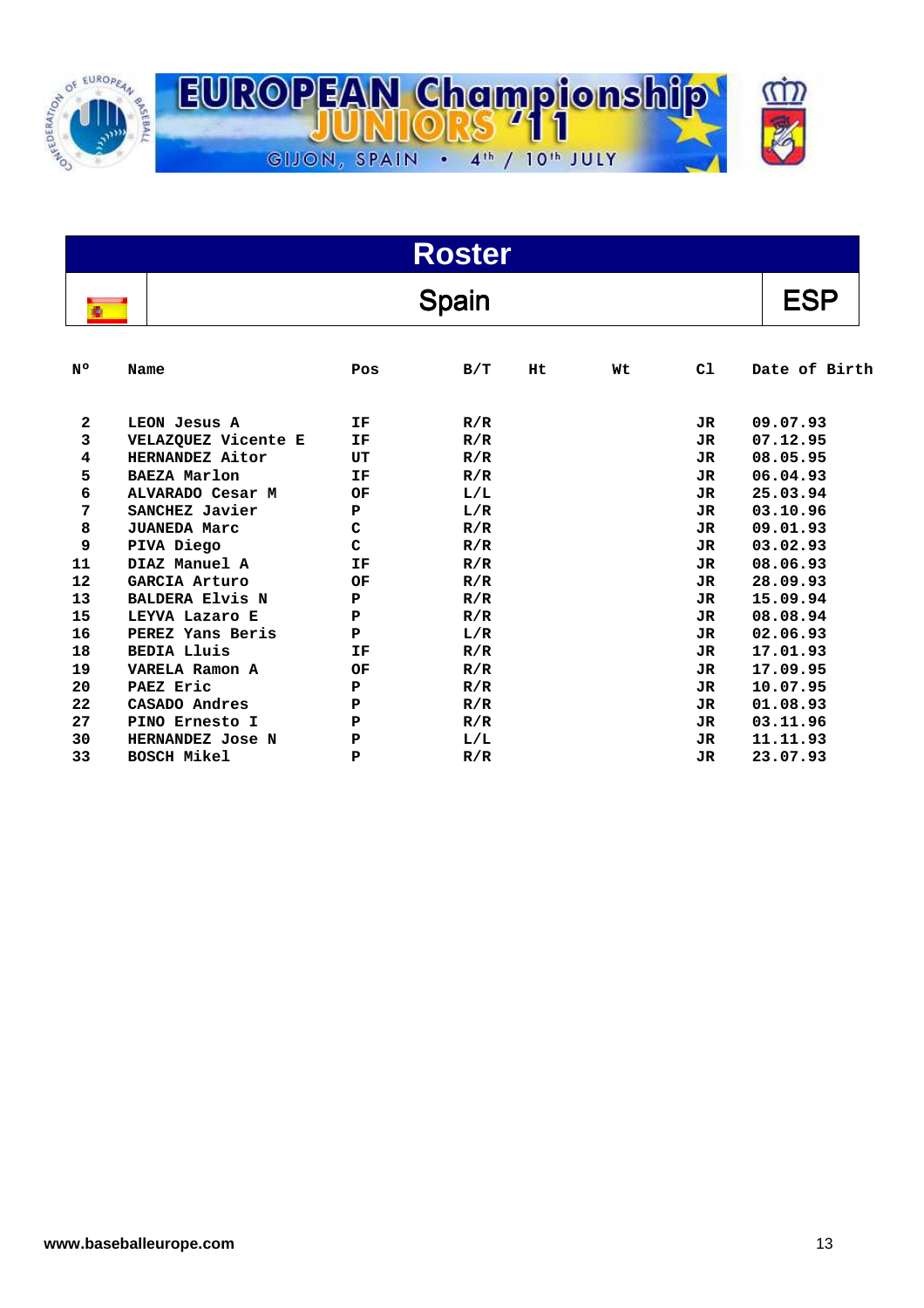

| <b>Roster</b> |                |                        |  |  |  |
|---------------|----------------|------------------------|--|--|--|
|               | <b>Ukraina</b> | $\mathsf{I}\mathsf{K}$ |  |  |  |

| N٥ | Name                 | Pos | B/T | Ht. | Wt | C1  | Date of Birth |
|----|----------------------|-----|-----|-----|----|-----|---------------|
|    |                      |     |     |     |    |     |               |
| 1  | VELUKIY Illya        | OF  | R/R |     |    | JR. | 19.01.94      |
| 2  | POLIAKOV Evgen       | OF  | R/R |     |    | JR. | 03.02.94      |
| 3  | BOIKO Roman          | ΙF  | L/R |     |    | JR. | 13.12.93      |
| 6  | <b>AGAPOV Artem</b>  | C   | R/R |     |    | JR. | 12.11.93      |
| 7  | BYTYAK Volodymyr     | ΙF  | R/R |     |    | JR. | 12.08.95      |
| 8  | LOPATA Artem         | ΙF  | R/R |     |    | JR  | 08.05.93      |
| 9  | RAZVODOV Kostiantyn  | P   | R/R |     |    | JR  | 24.09.93      |
| 11 | VOZNIUK Oleksandr    | ΙF  | R/R |     |    | JR  | 26.02.94      |
| 12 | <b>BORSCH Artem</b>  | C   | R/R |     |    | JR  | 10.10.93      |
| 16 | LIUMANOV Enver       | P   | R/R |     |    | JR  | 22.06.93      |
| 21 | SHTAPURA Sergei      | P   | R/R |     |    | JR  | 11.11.93      |
| 23 | SYDORUK Stanislav    | ОF  | R/R |     |    | JR  | 05.09.93      |
| 33 | <b>BRECHKO Denys</b> | P   | R/R |     |    | JR  | 28.05.94      |
| 55 | TVERDOKHLEBOV Vyache | ОF  | R/R |     |    | JR  | 27.03.93      |
| 88 | VYSHNIAK Dmytro      | P   | R/R |     |    | JR  | 23.08.93      |
|    |                      |     |     |     |    |     |               |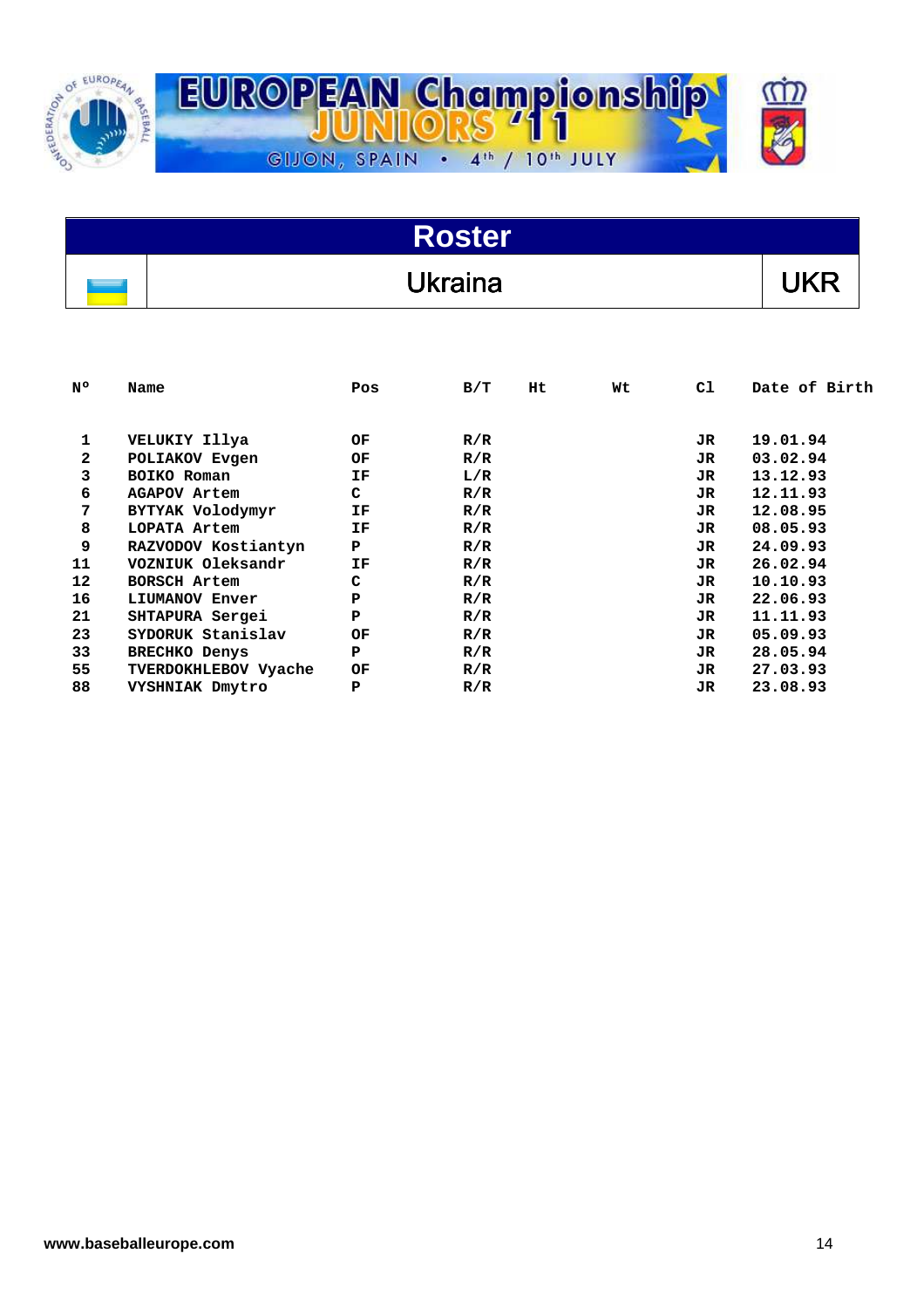

# **Technical Appointments**

Monday 4**th** July